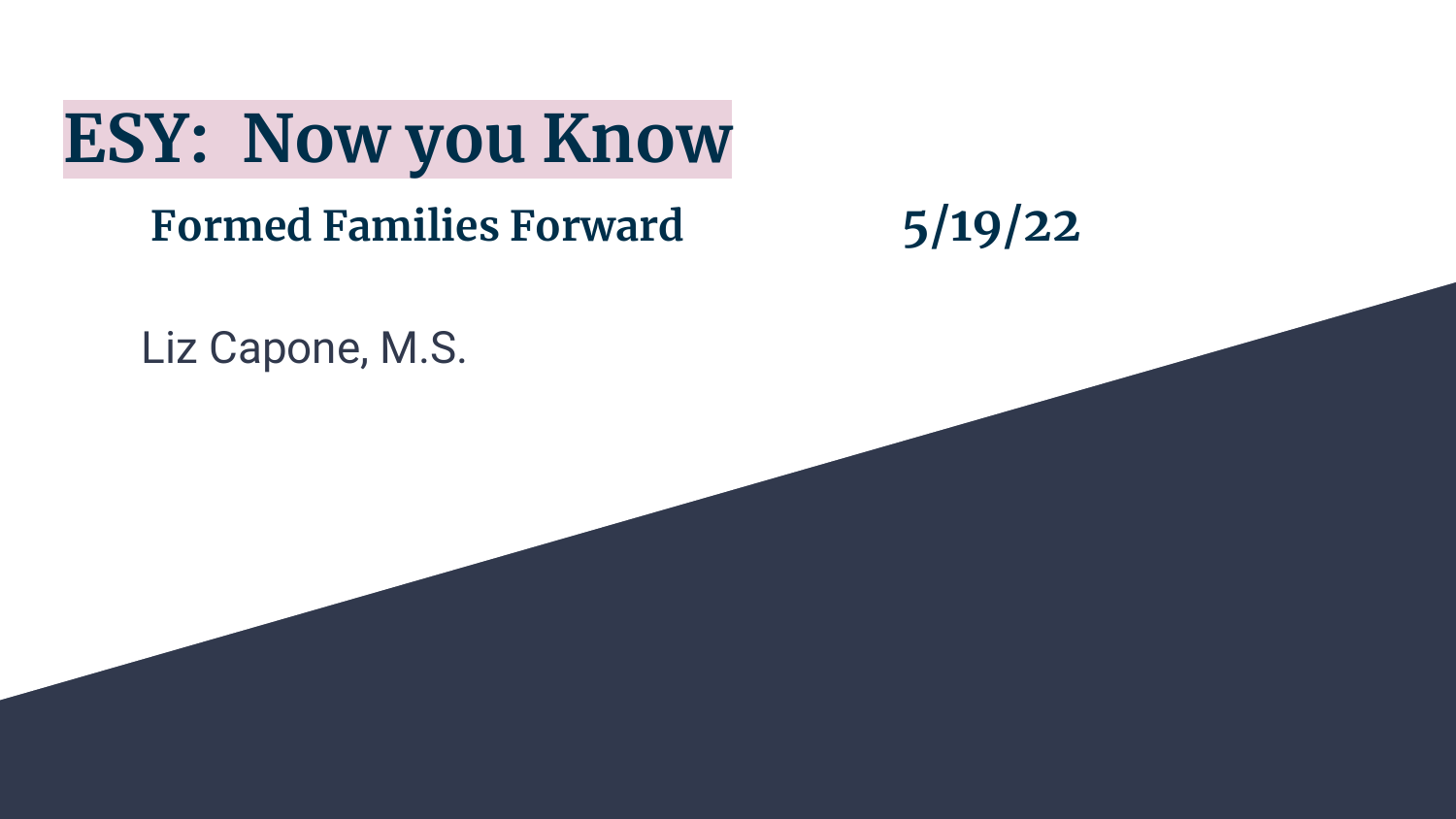# ESY: **Outcomes**

**Today's presentation outcomes:**

Participants will learn more about:

-What the criteria is for students to qualify for ESY

-What some typical ESY settings may look like

-Some school system missteps about ESY

-Parents' data to include in ESY considerations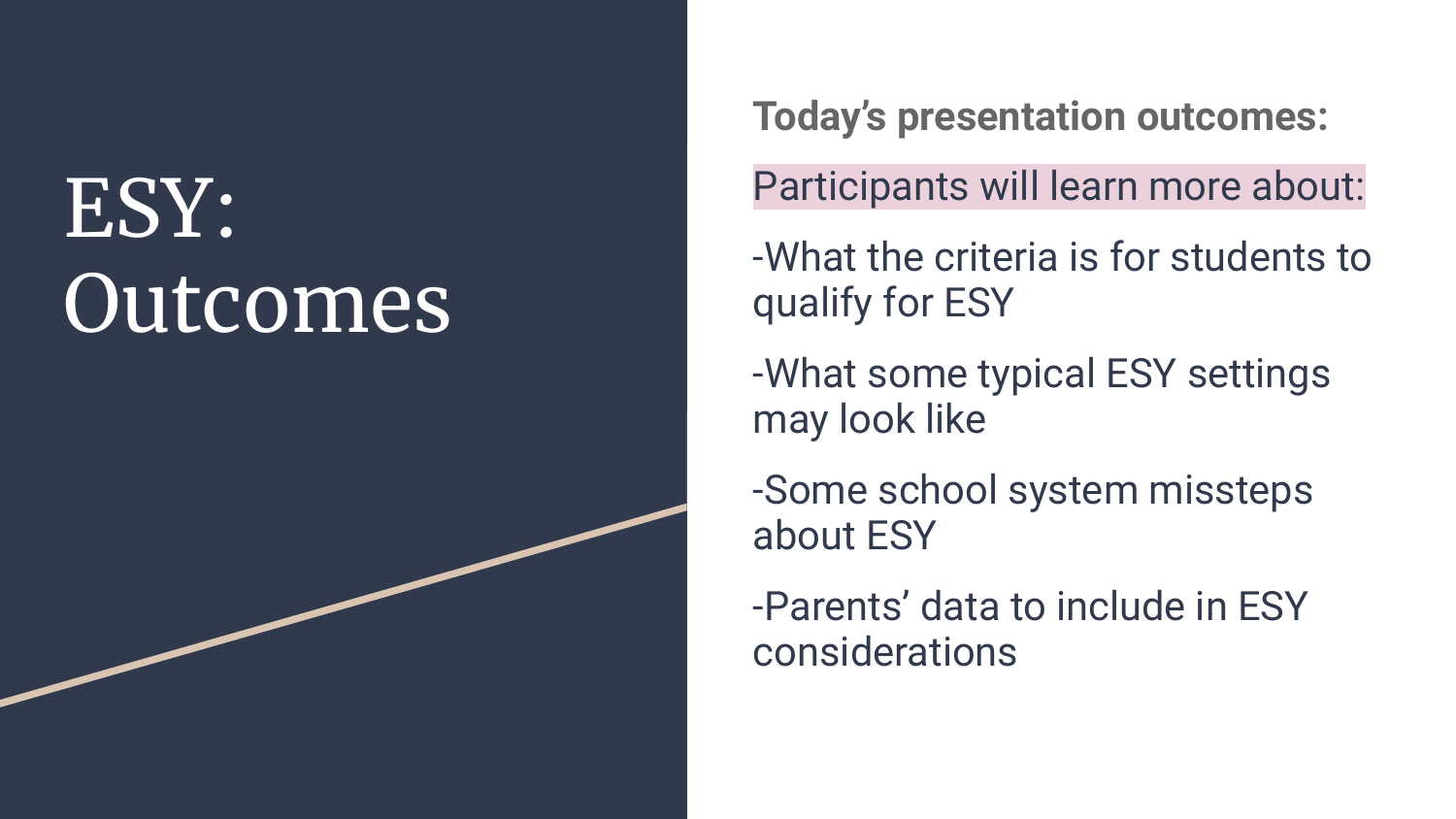## ESY: Let's talk qualifying during an IEP meeting

How does a student qualify? The IEP team decides. Not a decision made outside of the team.

Critical life skills? Yes or no. Not a finite list. What is a CLS for one child is not the same as another.

Even if your child didn't qualify last year, they may qualify this year.

Find regulations here:

<https://sites.ed.gov/idea/regs/b/b/300.106>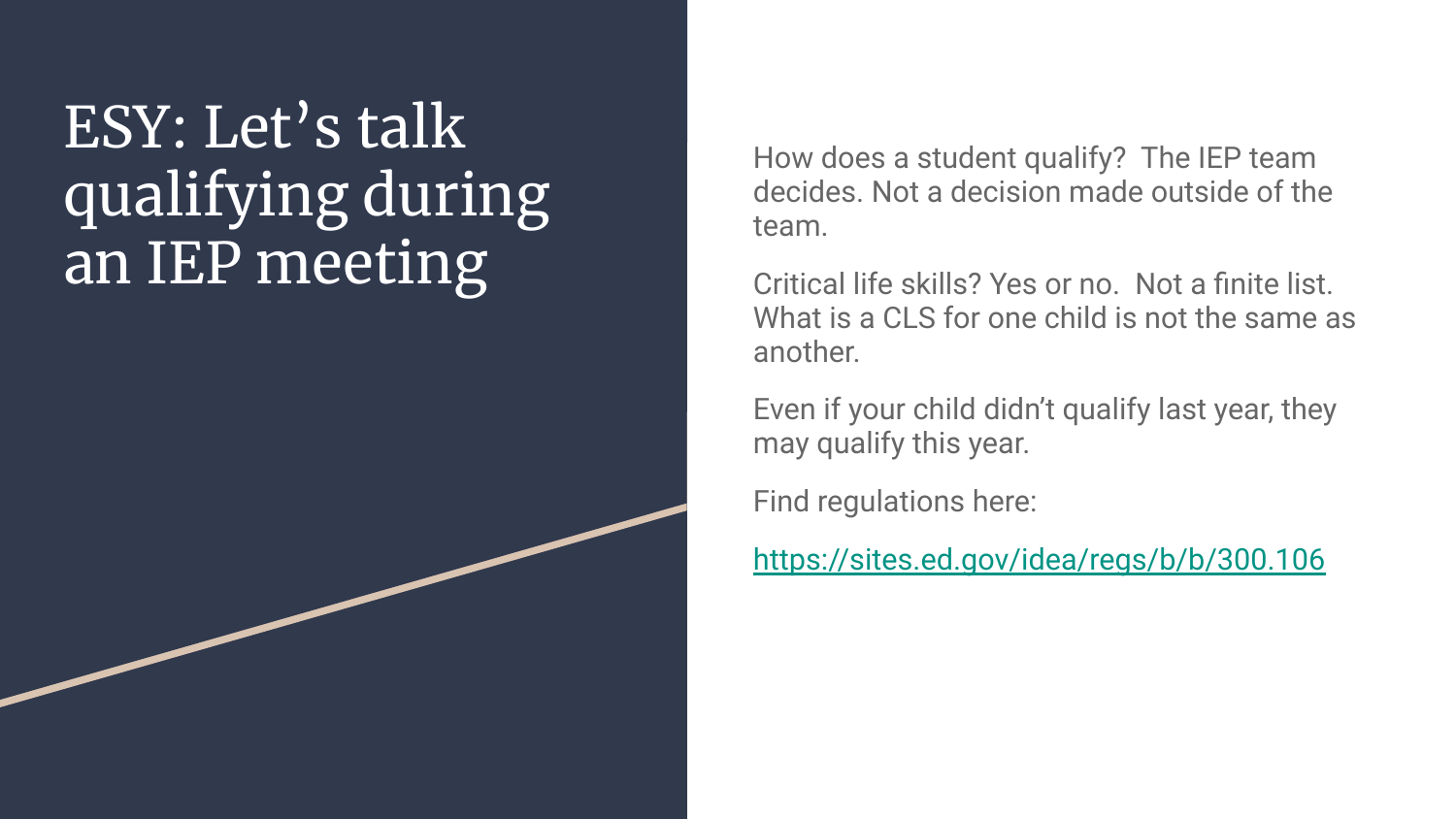#### ESY: not predetermined by the school staff

Critical life skills? Yes. Then other factors are discussed:

possibility of regression with no chance of recoupment by (for ex . by end of Sept.),

breakthrough/ emerging skills, special circumstances, child's behavior, nature/severity of disability, degree of progress

[https://www.doe.virginia.gov/special\\_ed/regulations/federal/e](https://www.doe.virginia.gov/special_ed/regulations/federal/extended_schoolyear_services.pdf) [xtended\\_schoolyear\\_services.pdf](https://www.doe.virginia.gov/special_ed/regulations/federal/extended_schoolyear_services.pdf)

School staff should not predetermine ESY services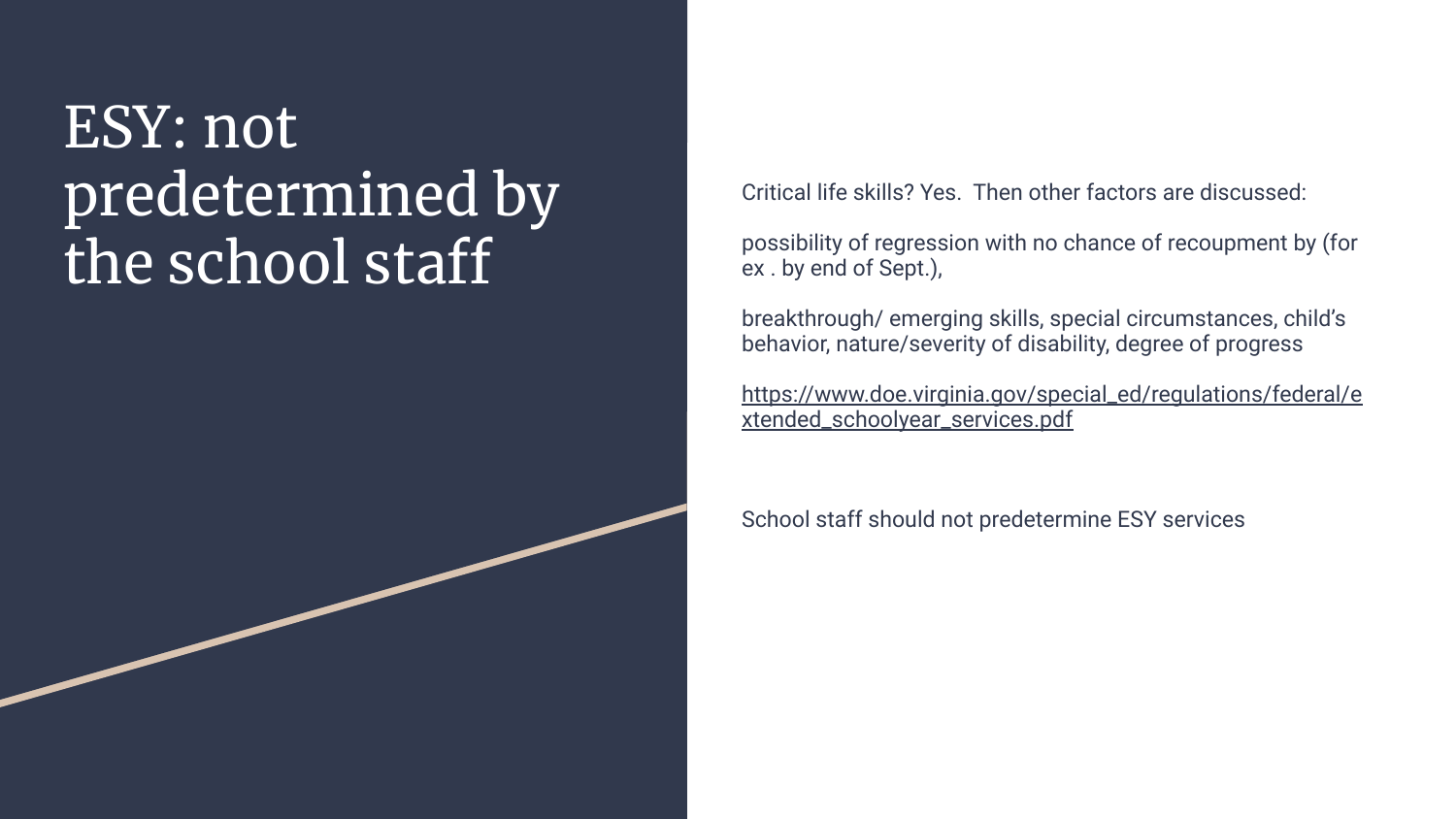ESY: Beware some school system missteps

Saying a certain age group will work on this subject or that subject

Saying only children in certain ed. disability categories qualify for ESY

Not having a discussion at all

Arriving at the meeting quoting the central office about who qualifies or does not qualify based on a new policy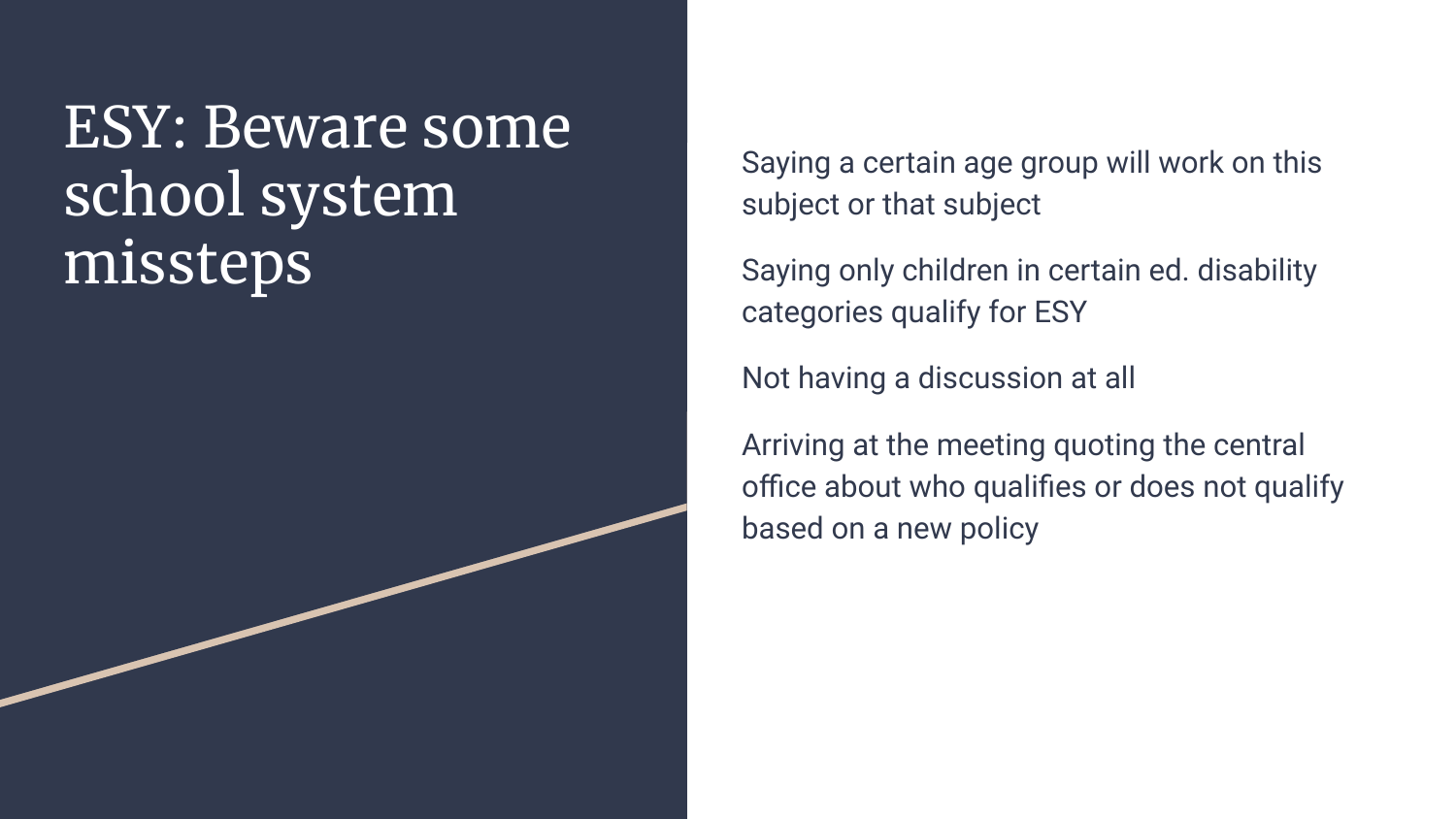### ESY: What is a critical life skill varies depending on the child

#### **Critical life skills?**

Is reading a critical life skill for a 4 year old?

Is reading a critical life skill for a 16 year old?

Are social skills considered?

It is a TEAM decision and you are part of the team.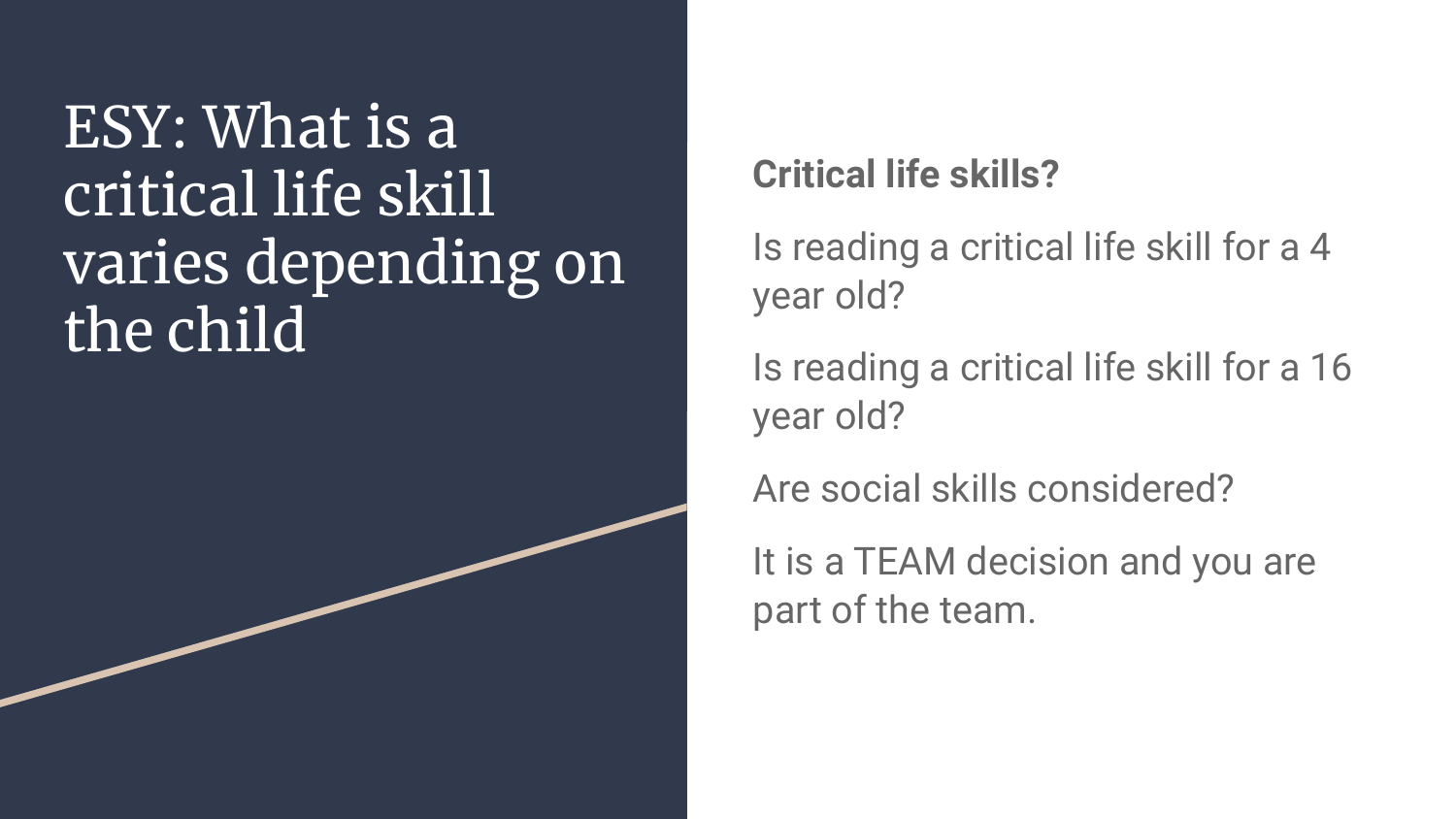### ESY: Critical life skills vary

## Use your data too

#### **Critical life skills:**

Think about your child and what is critical for your child.

Not a finite list!

#### **Include your data/observations:**

what you think about grades, attendance, what you notice about homework, incident reports, BIP data, work samples, teacher emails, progress reports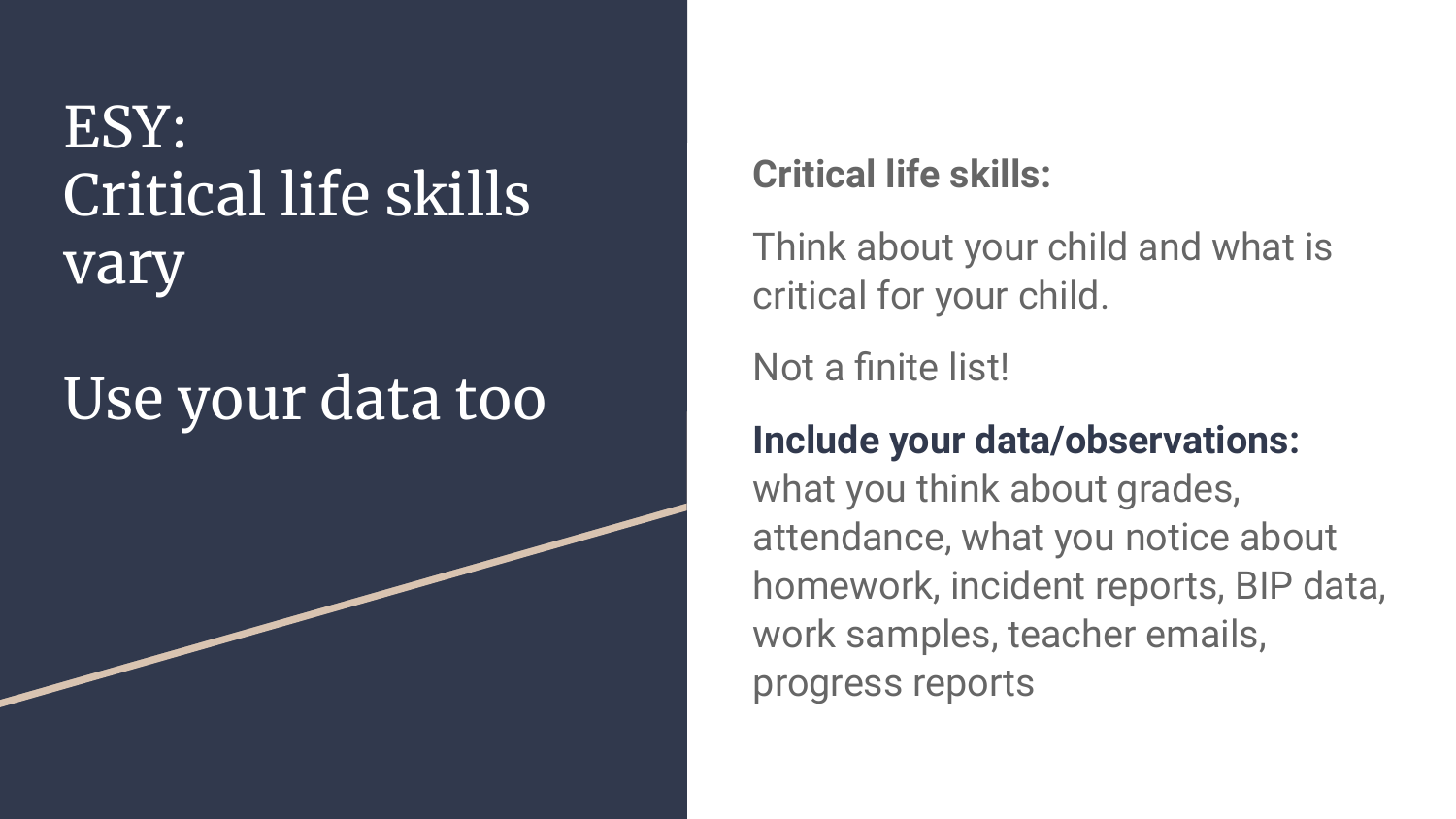#### ESY: Let's be fortune tellers ESY Considerations suppose a lot:

What if…

What do we think might…

If we could look ahead..

The best source of the data for this discussion can be from many sources, including the parents, since parents see regression and hold the historical data vault in their minds and in their notes.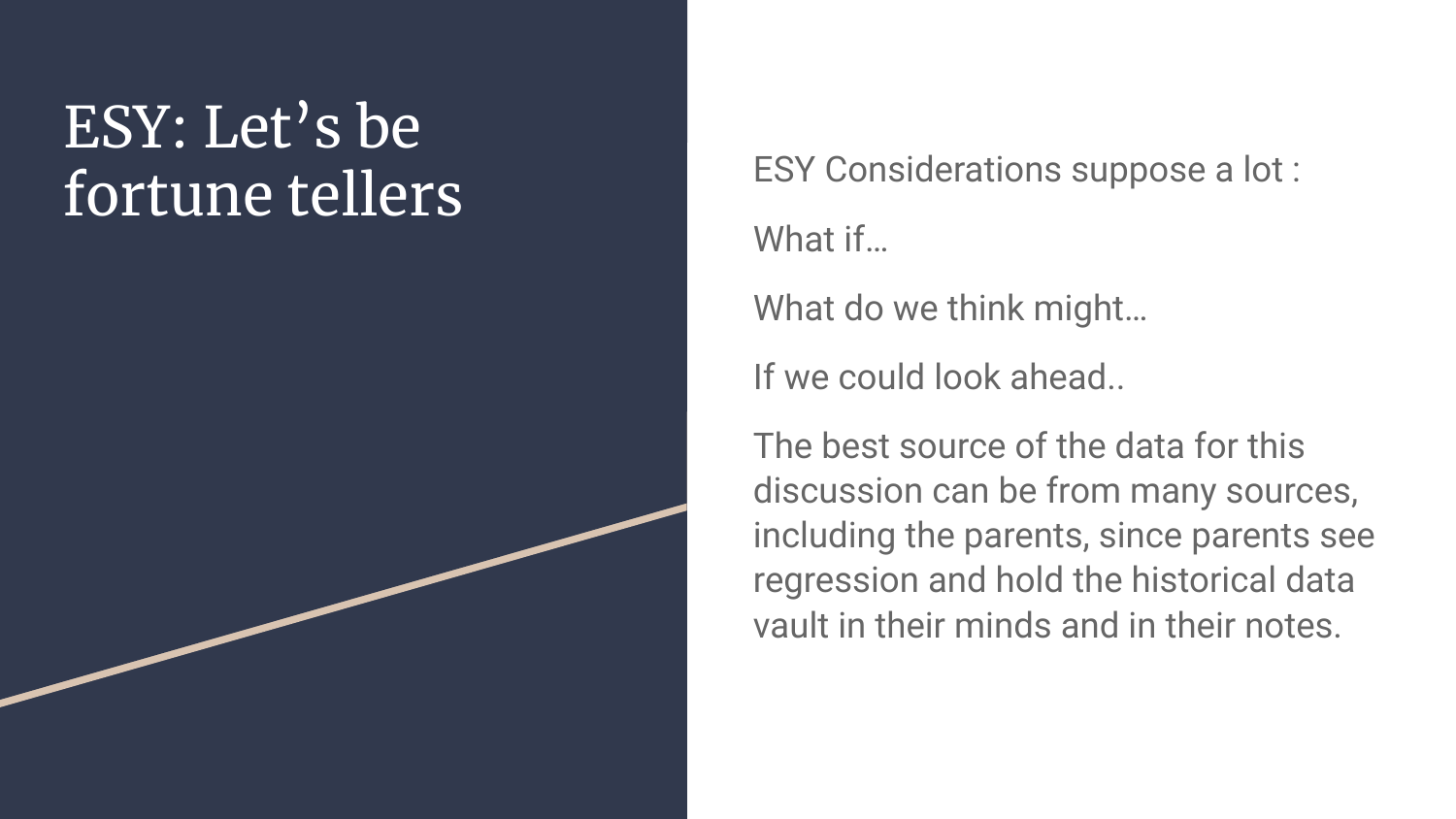#### ESY: Not the same as summer school. Summer school:

**Often if retention is suggested**

**Or as a transition to middle school**

**For missing credits**

**ESY: IEP Goals already written and implemented : Never a fee!**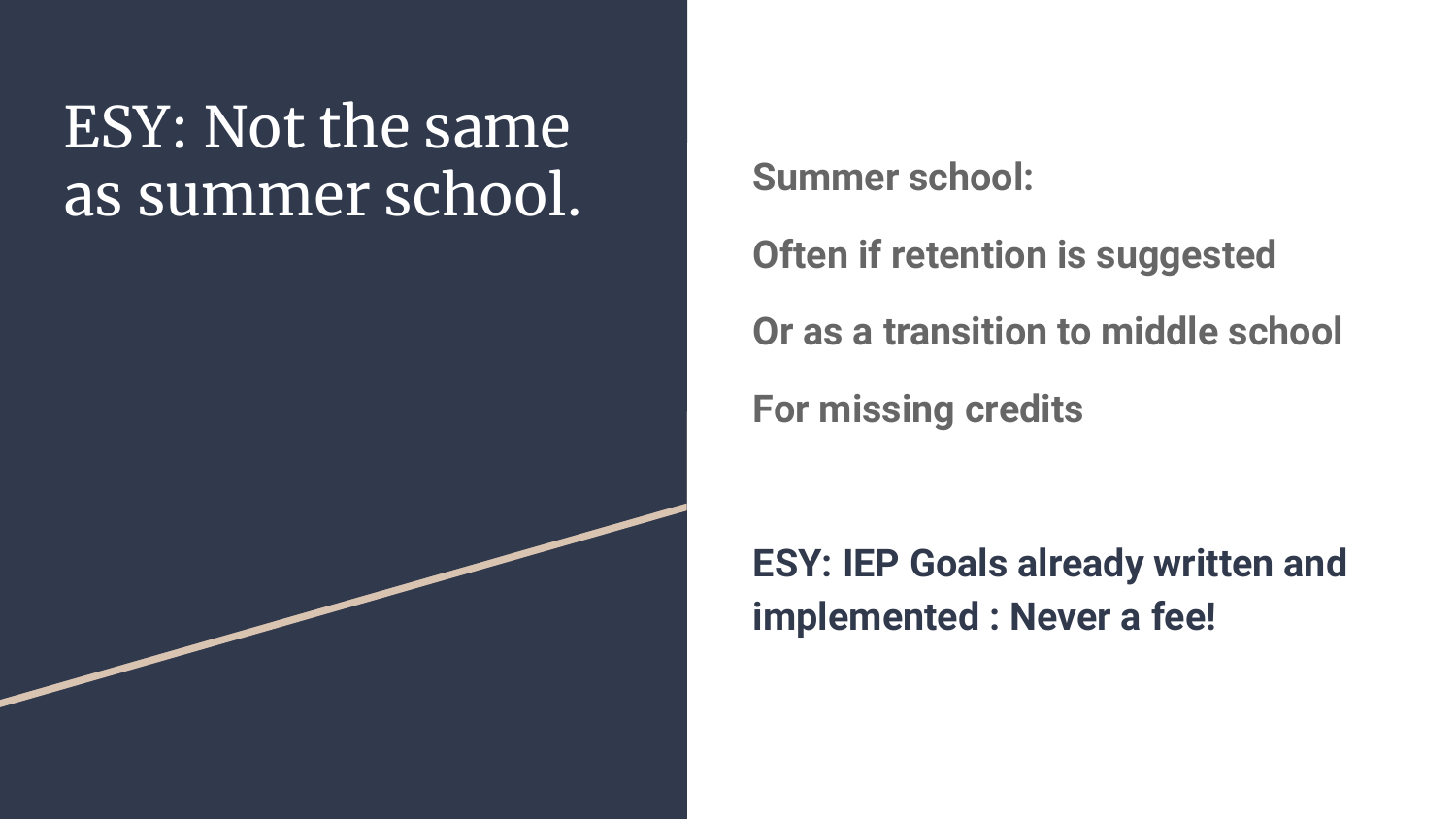## ESY: Let's get practical Transportation: new route, new driver

Nurse: they need all of your child's information, including re: allergies

Contact information: Find out how to reach the staff

Schedule: Often four weeks in July, often about 8am-1pm or 7:30-12:30, etc. with a short snack/lunch break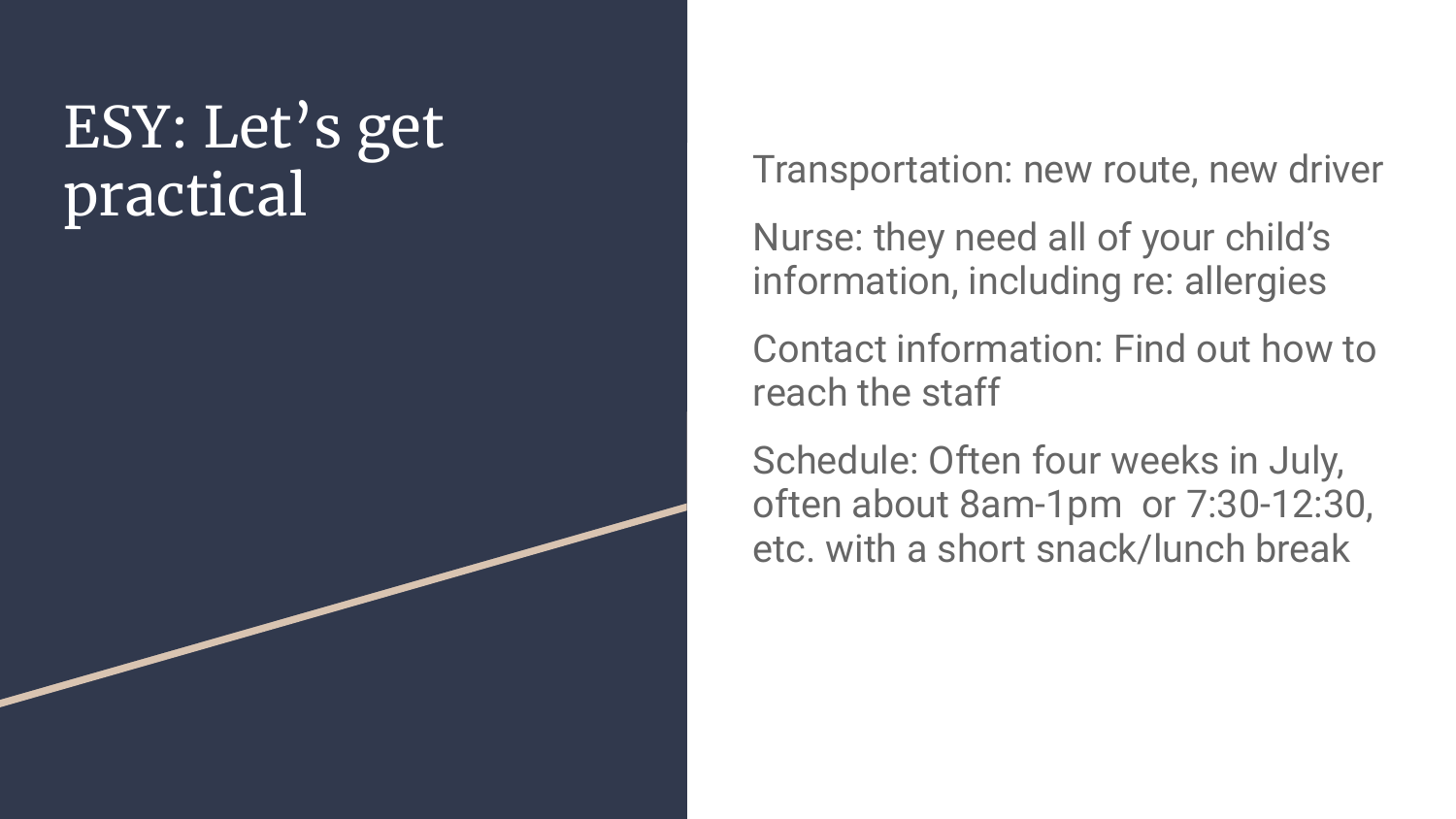#### ESY: Transitions

Transitions: if your child has a hard time with transitions, plan for that

Do they have trouble adjusting to new peers, new teachers, and a new schedule?

Your child may not have the benefit of that familiar PE teacher or cafeteria staff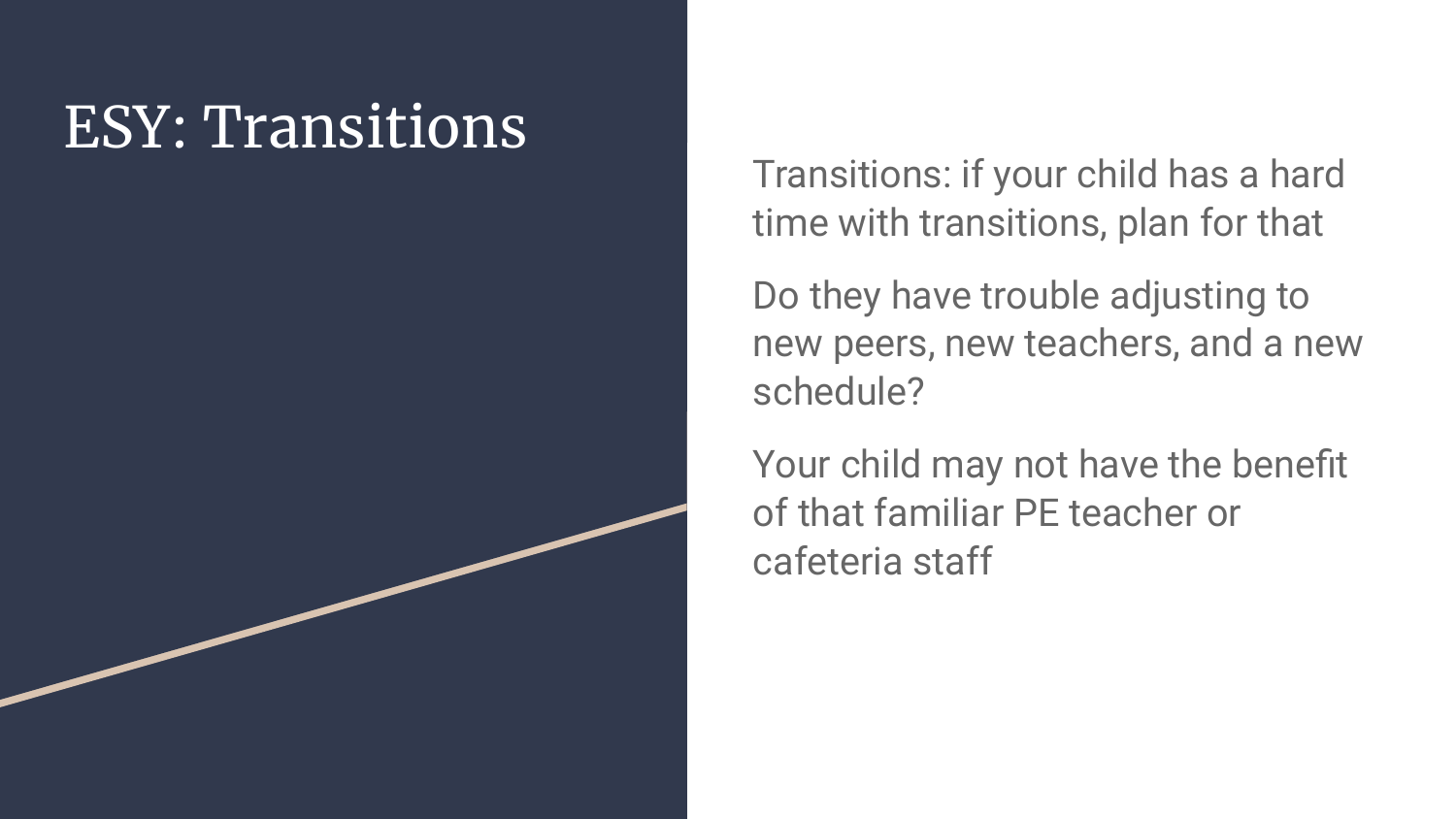## ESY: Let's talk logistics Some different staff or all different staff

May be a different location

Often set up as a temporary working entity within a school (separate admin, teachers, nurse, etc.). No main # to call.

Different peers (often not 100% different)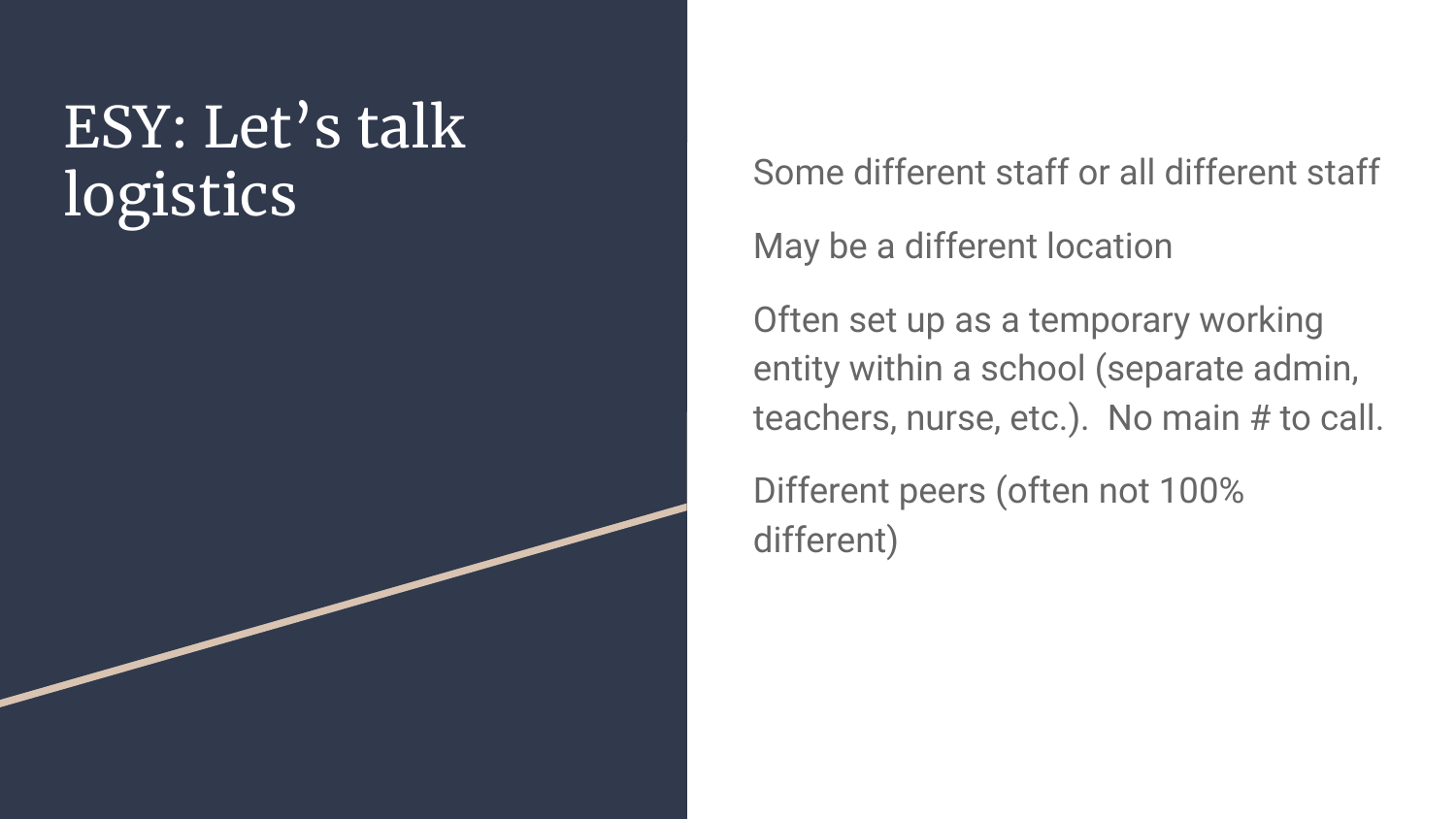ESY: Additional very important information about your child's records

Hard copies would not be present at that location unless sent.

If there is information that needs to go to that school, ensure they have that information.

Don't assume the ESY Location has the FBA or BIP or medical information or information about allergies or behavior triggers or peers. Better to send a pleasant email to case manager and ask to copy the ESY Supervisor.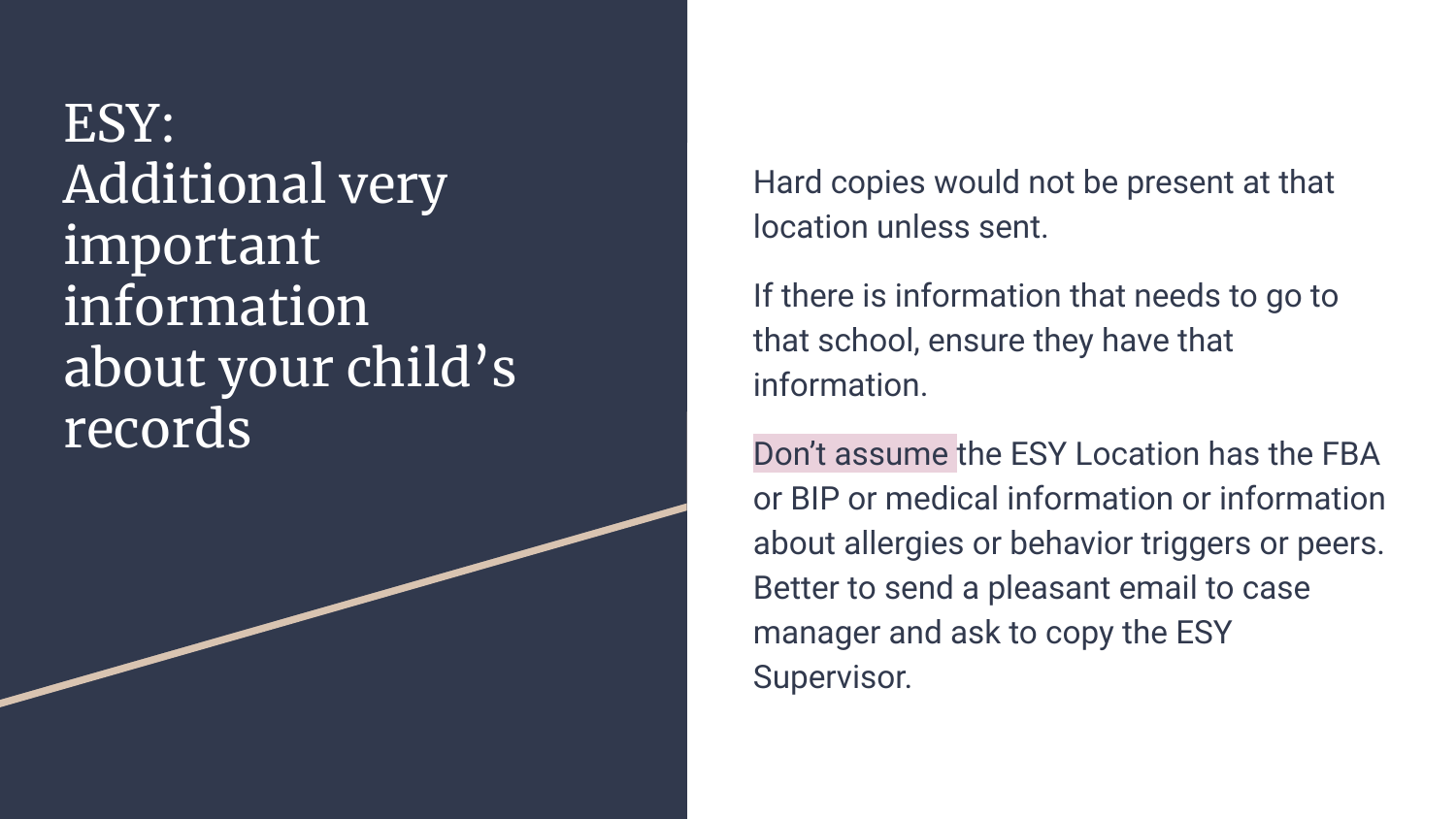### ESY: Very Important information about your child's records



#### **No records are already there on site.**

Records are sent and stored there temporarily and it is a flimsy file, not the whole file.

Sometimes the records do not all make their way to the ESY site.

It is always better to overshare to be safe.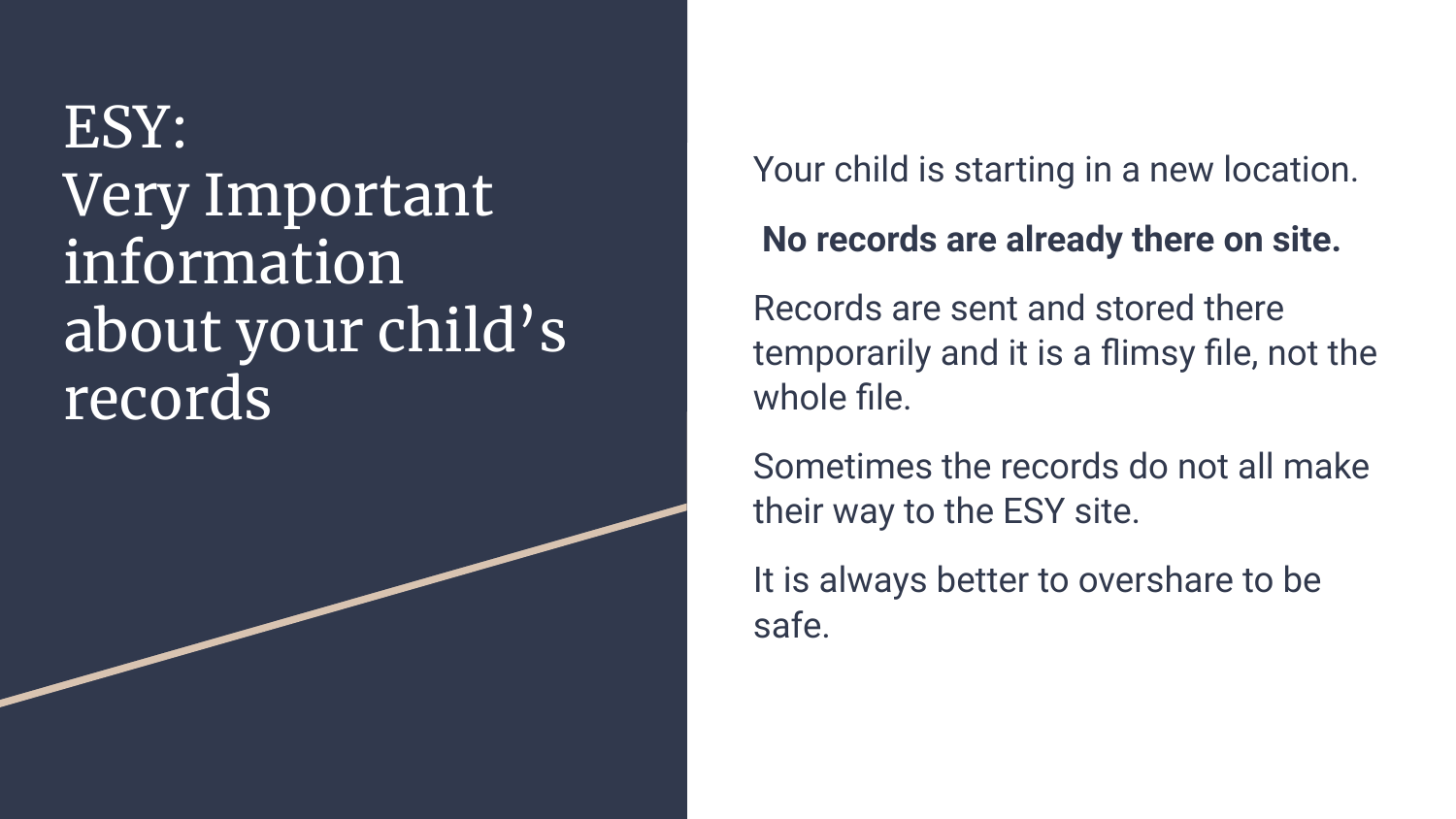# ESY: Who, what,

when, where? The school system compiles data on<br>students from multiple locations to the students from multiple locations to then formulate its ESY plan.

Can obviously change year to year.

Teachers work a partial day.

Certified teachers and experienced paraeducators

Schedule: July 4 is a holiday

Hours can vary

Sites can vary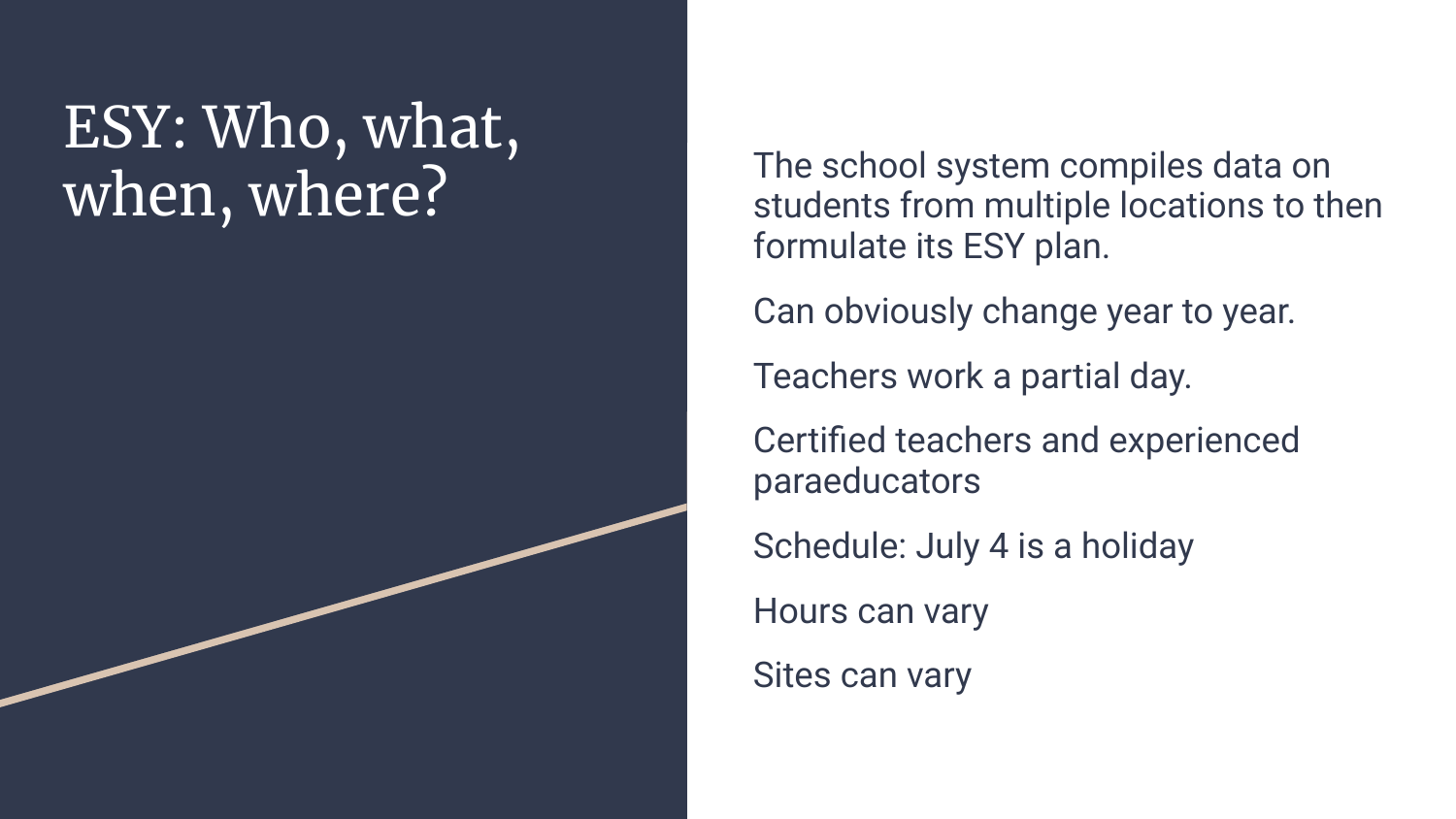## ESY: What is taught

Some sites can be very worksheet heavy

Some skills may seem repetitive

Goals that were ALREADY in the IEP

Sometimes case managers are asked to prepare materials

It is the teacher on site at the ESY location who writes the end of ESY session progress report, not the case manager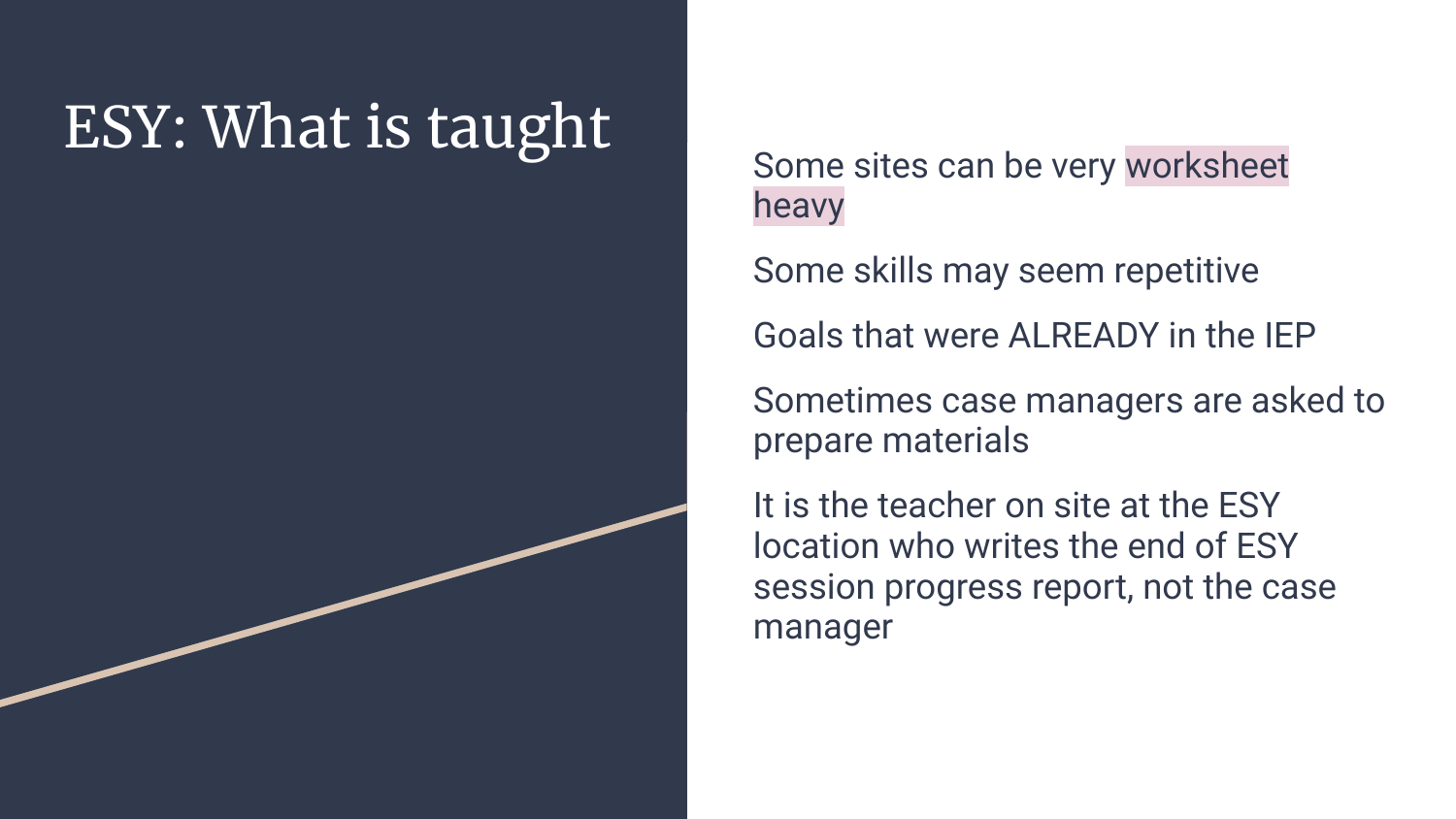ESY: Weigh the pros and the cons: including Time to adjust, new staff, same goals, not a full school day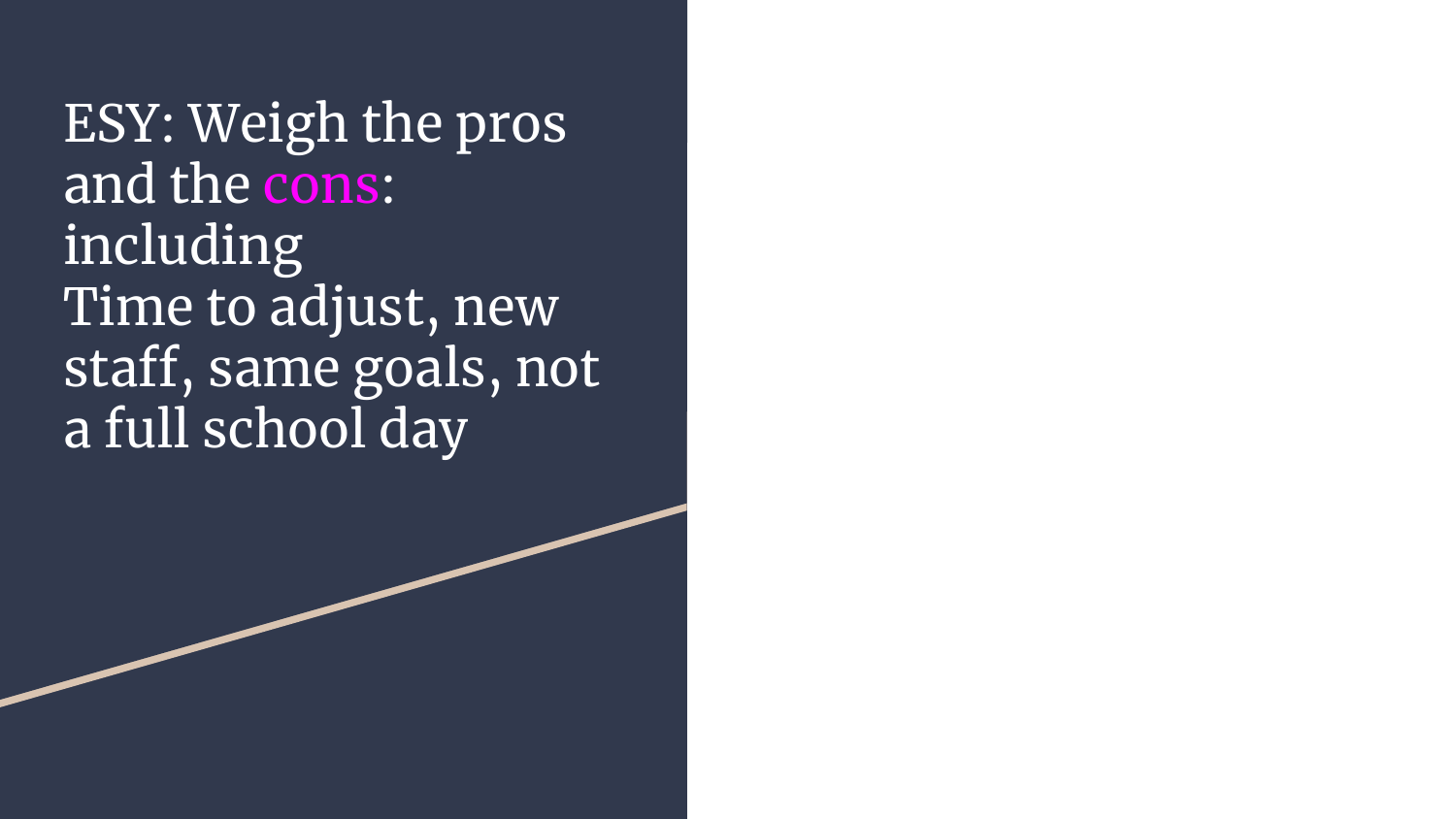# Questions?

# Thank you for attending.